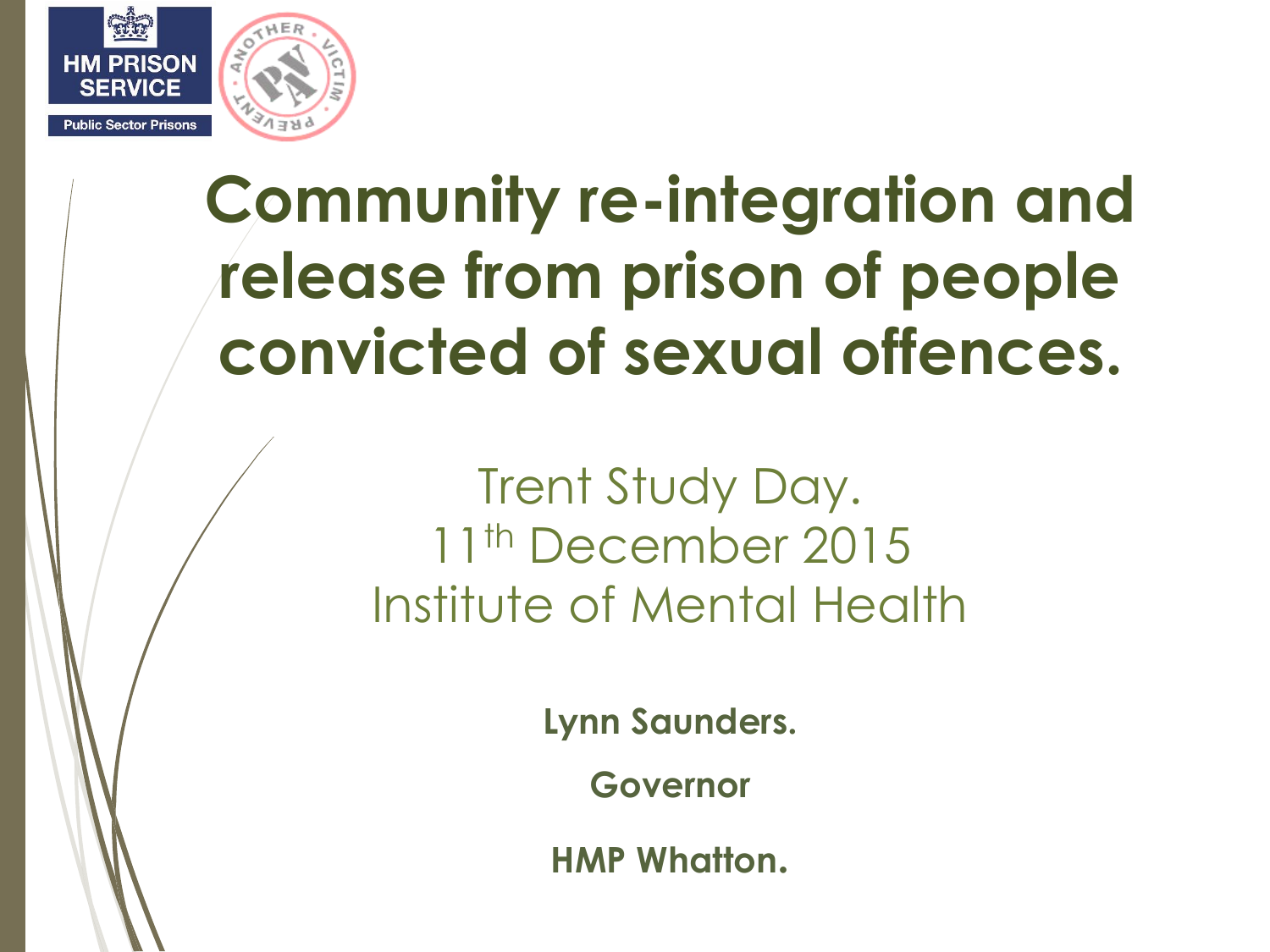

# **Background**

Worked in CJS in 1986 both in custody and community

- **ACurrently Governor of a 841 place treatment centre for** those convicted of sexual offences
- ■Started a PhD at University of Nottingham October 2015 to research the experiences of those people convicted of sexual offences leaving prison and the management of risk.
- **The Vou will I am sure have concluded by the dates above,** that I know significantly more about the practice than the research (but I will do my best).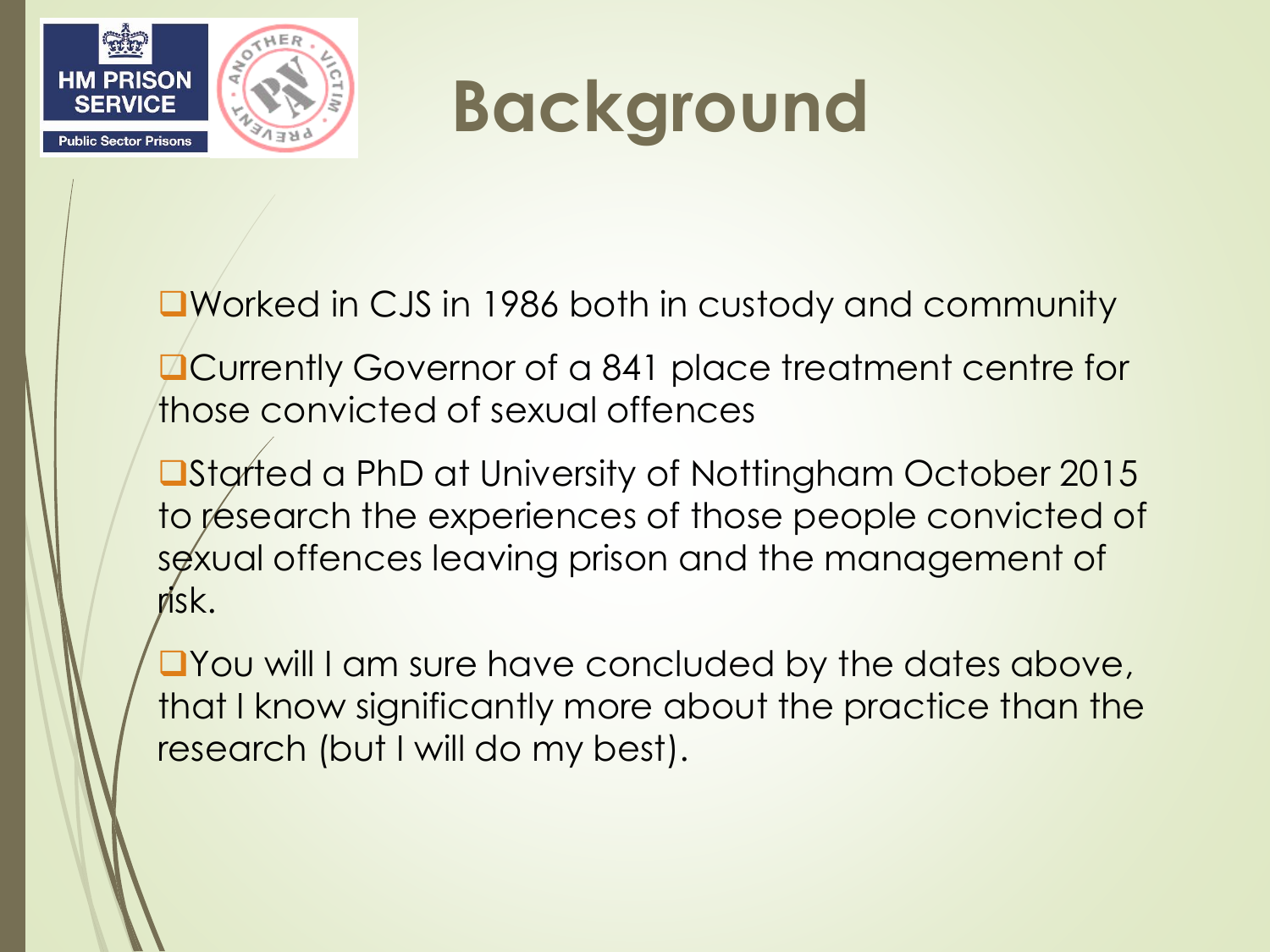



**E**What do we know about the experiences of people convicted of sexual offences returning to the community?

**O**What do we hope that people returning will achieve?

What does the research say about desistance factors for this group?

**■What services are provided? Are they** welcomed back?

■What concerns people about release?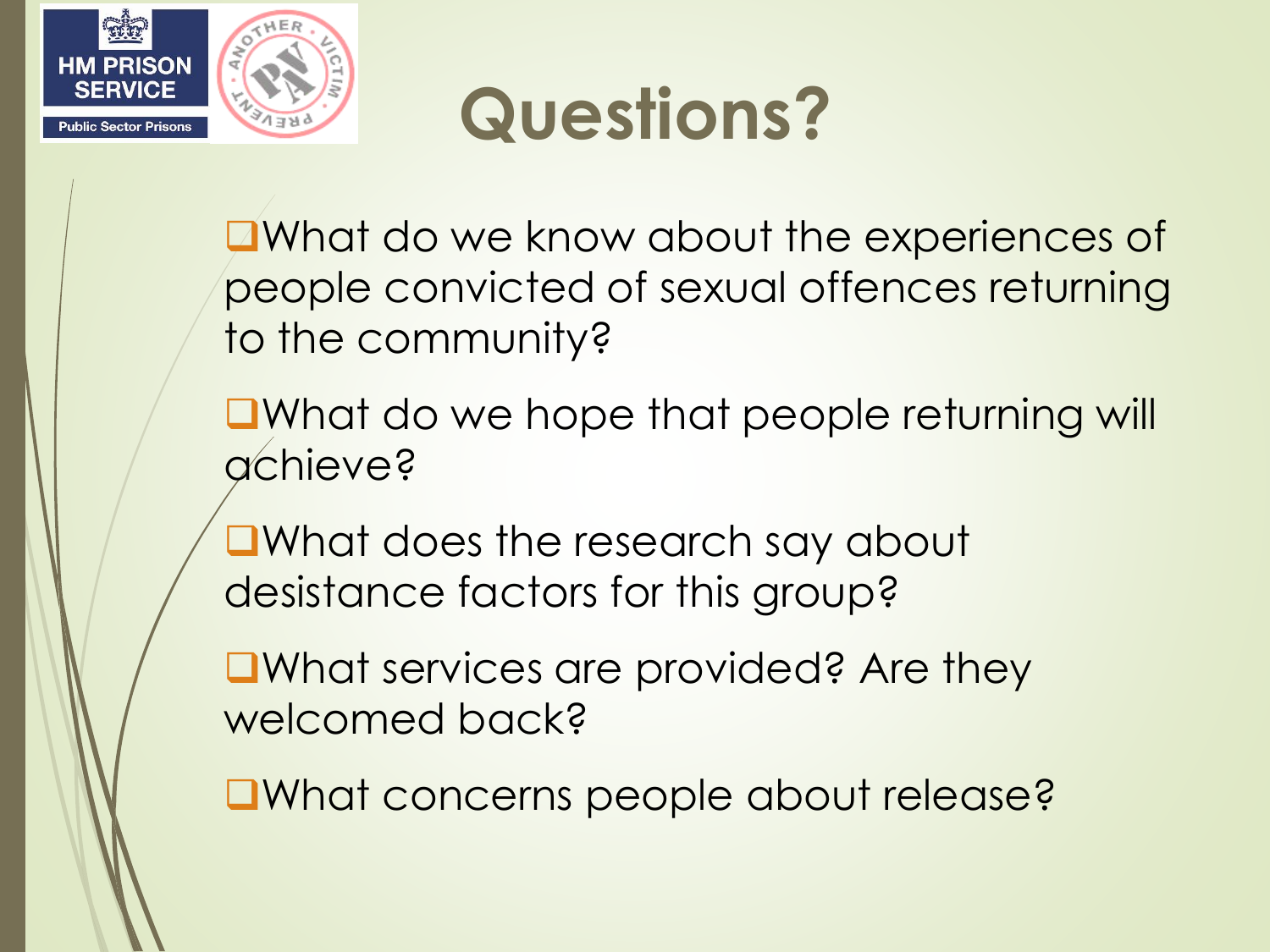

What do we know about the experiences of people convicted of sexual offences returning to the community?

### **Hostility from media**



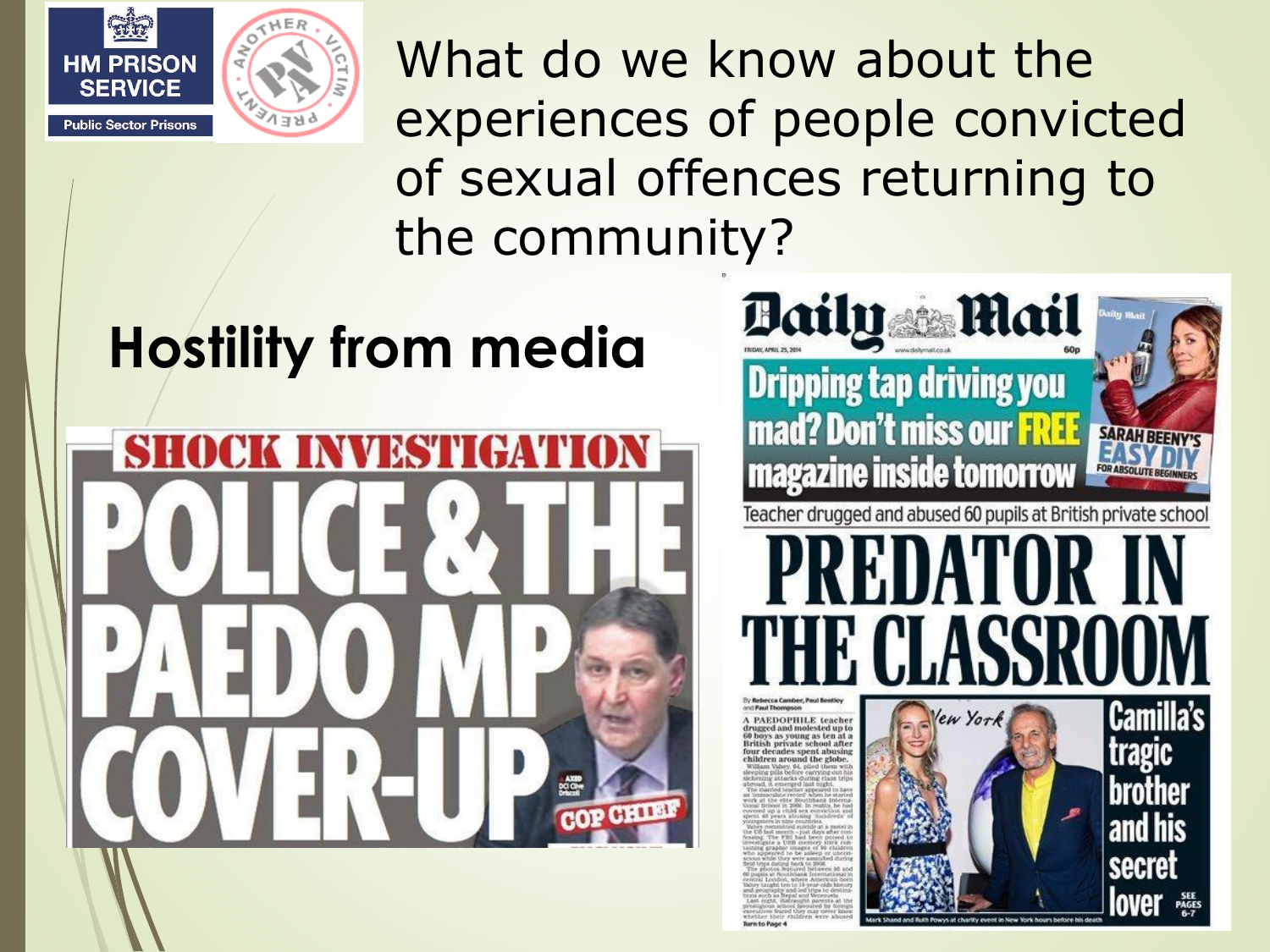

TV legend, 83 quizzed over

assault



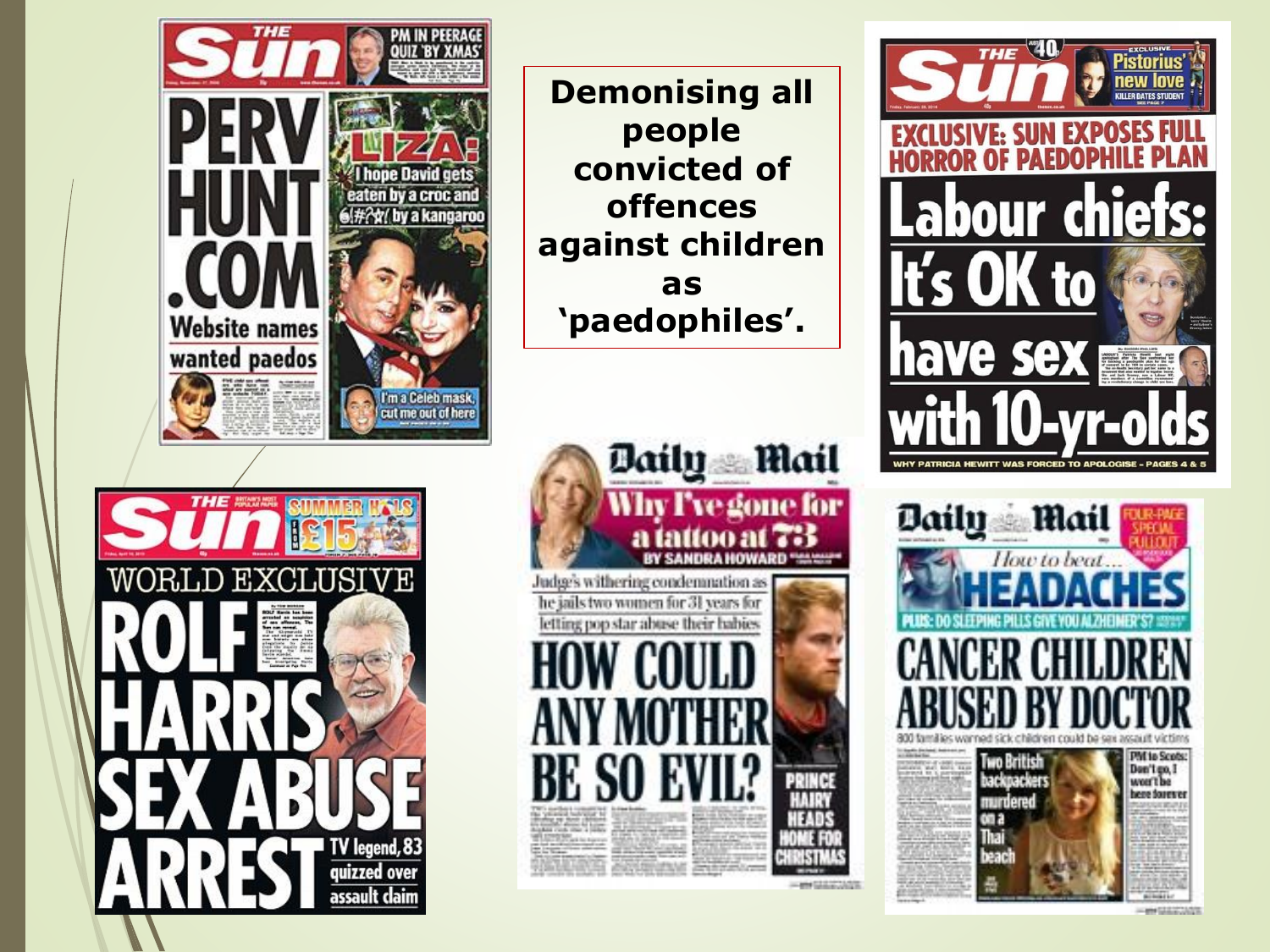

#### **What do we hope that people returning to the community will achieve?**

**ODo we want people to** succeed or fail?

**QHave we created a** 'virtual' prison in the community?

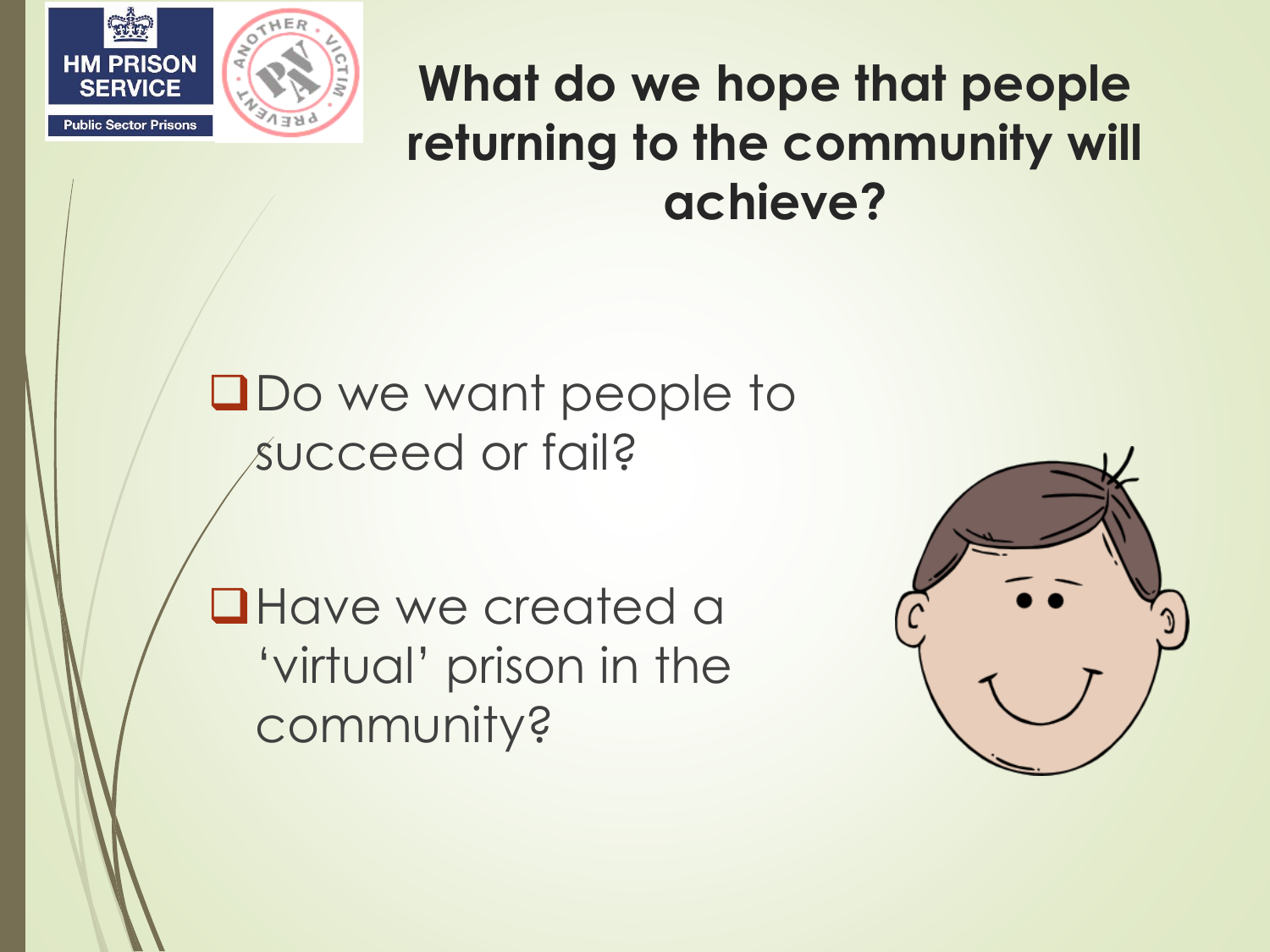

# The Virtual Prison?

Typically what restrictions are placed on a person convicted of a sexual offence when they return to the community?

- $\Box$  Sex offender registration
- **L**/Licence conditions
- **Curfew**
- **Q** Polygraph testing
- $\Box$  Extended supervision
- **Q** MAPPA supervision
- □ GPS tag

(Plus fear of assault and isolation from the community)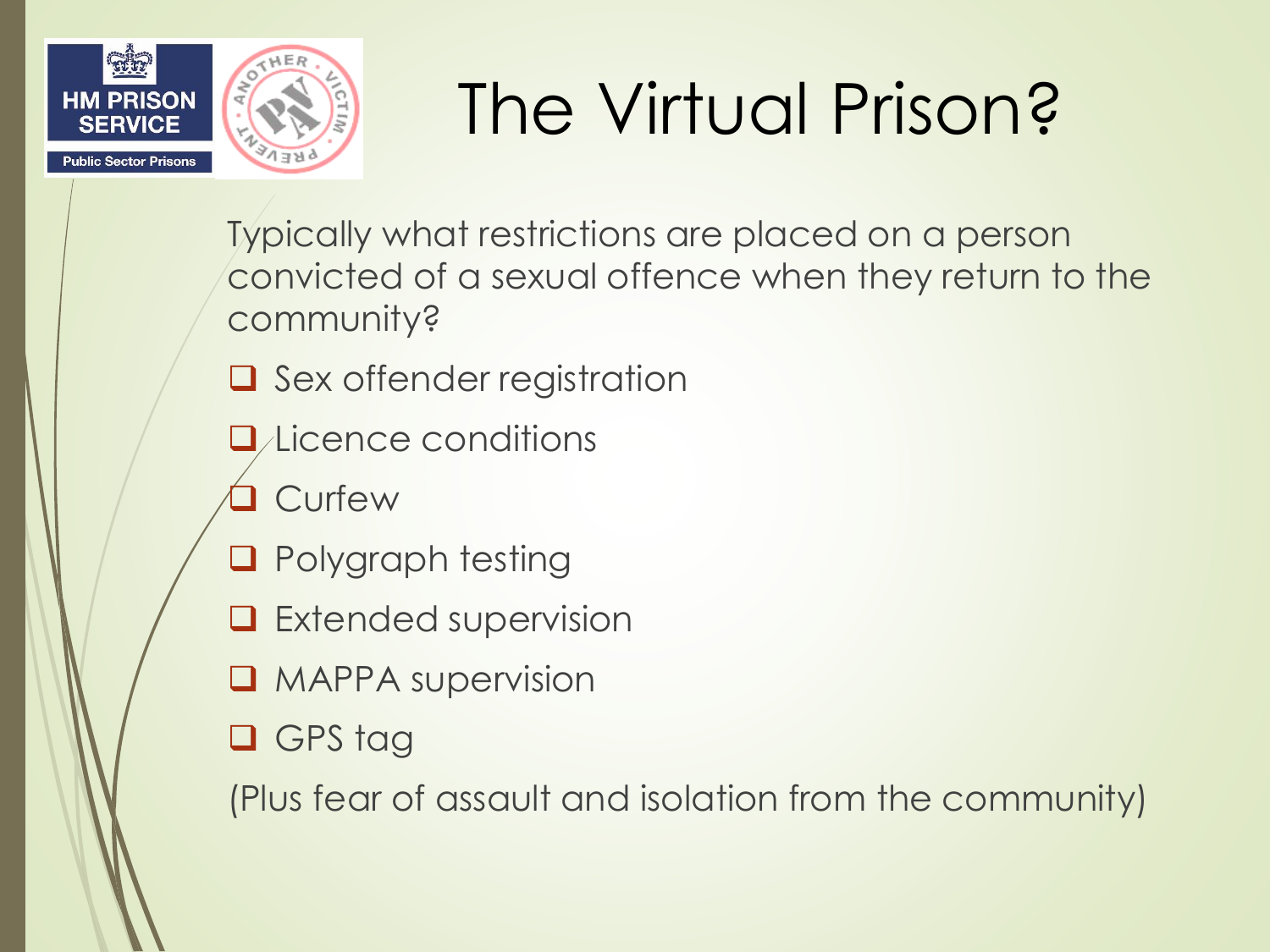

What does the research say about desistance factors from this group of people?

- Desistance research largely focused on crimes of violence and acquisitive crime (Maruna 2001, 2008, McNeil 2007)
- **Q** But in summary things that make people stop offending:
	- $\Box$  Self (choosing to stop. People need a reason to desist)
	- Maturity (Growing out of it)
	- **Q** Family and partner support
	- **Q** Accommodation
	- **Q** Employment
	- **Q** Good self esteem

But what about people convicted of sexual offences? Are things any different for them?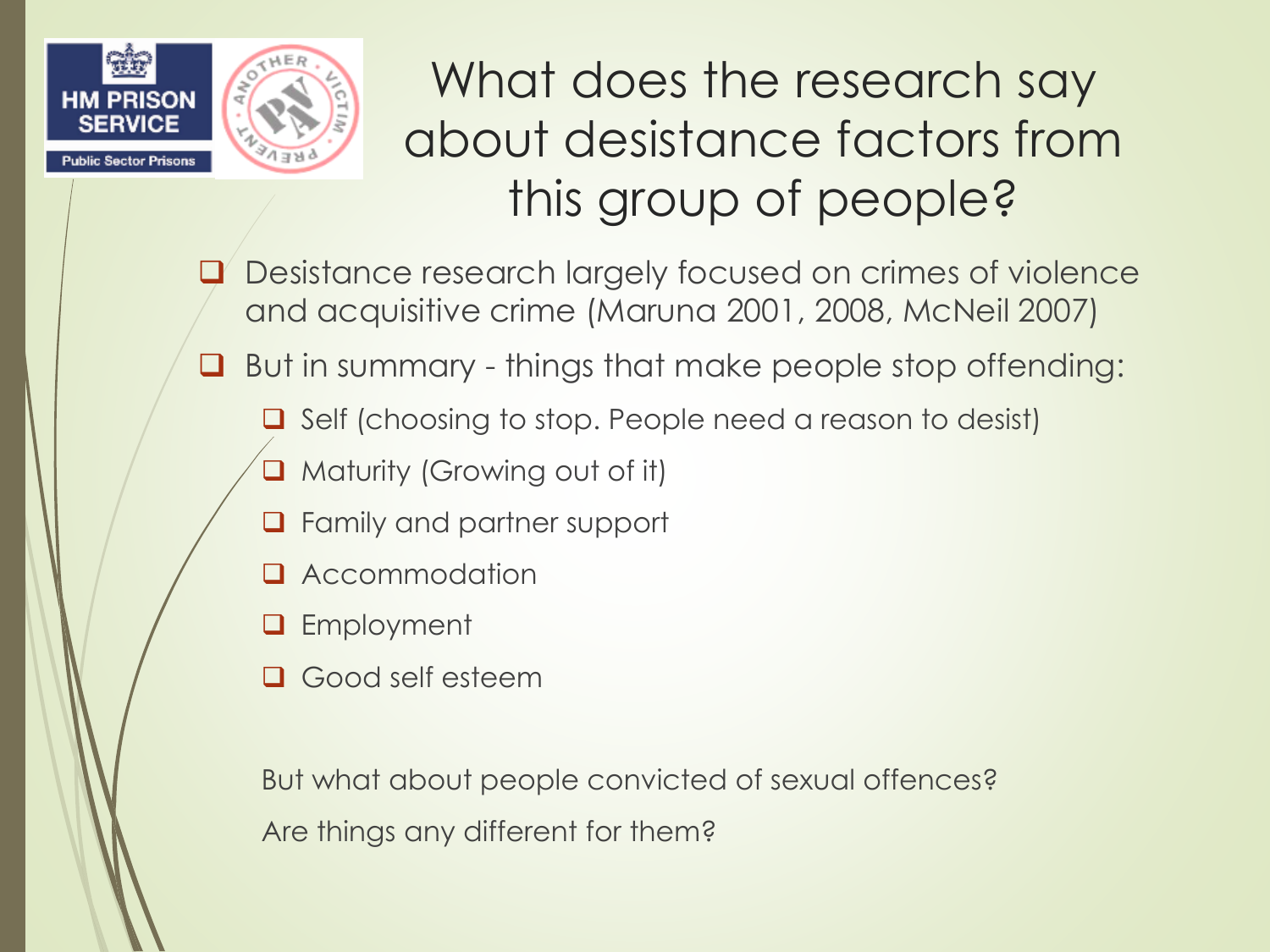

- Laws and Ward 2011, Farmer 2014 and Harries 2015 have started to look at what, if anything, is different for those convicted of a sexual offence.
- Already indicated that good family support is an important factor in desistance. However, many people convicted of sexual offences have offended in the family or have offended their family members by their actions.
- $\Box$   $\Diamond$  is not esteem is often a factor in a persons offending and the stigmatisation of being a 'sex offender' compounds this.
- Employment after prison is often a double challenge An offender but additionally are convicted of a sexual offence.
- **Q** Lack of acceptance by the community and associated support increases risk of reoffending.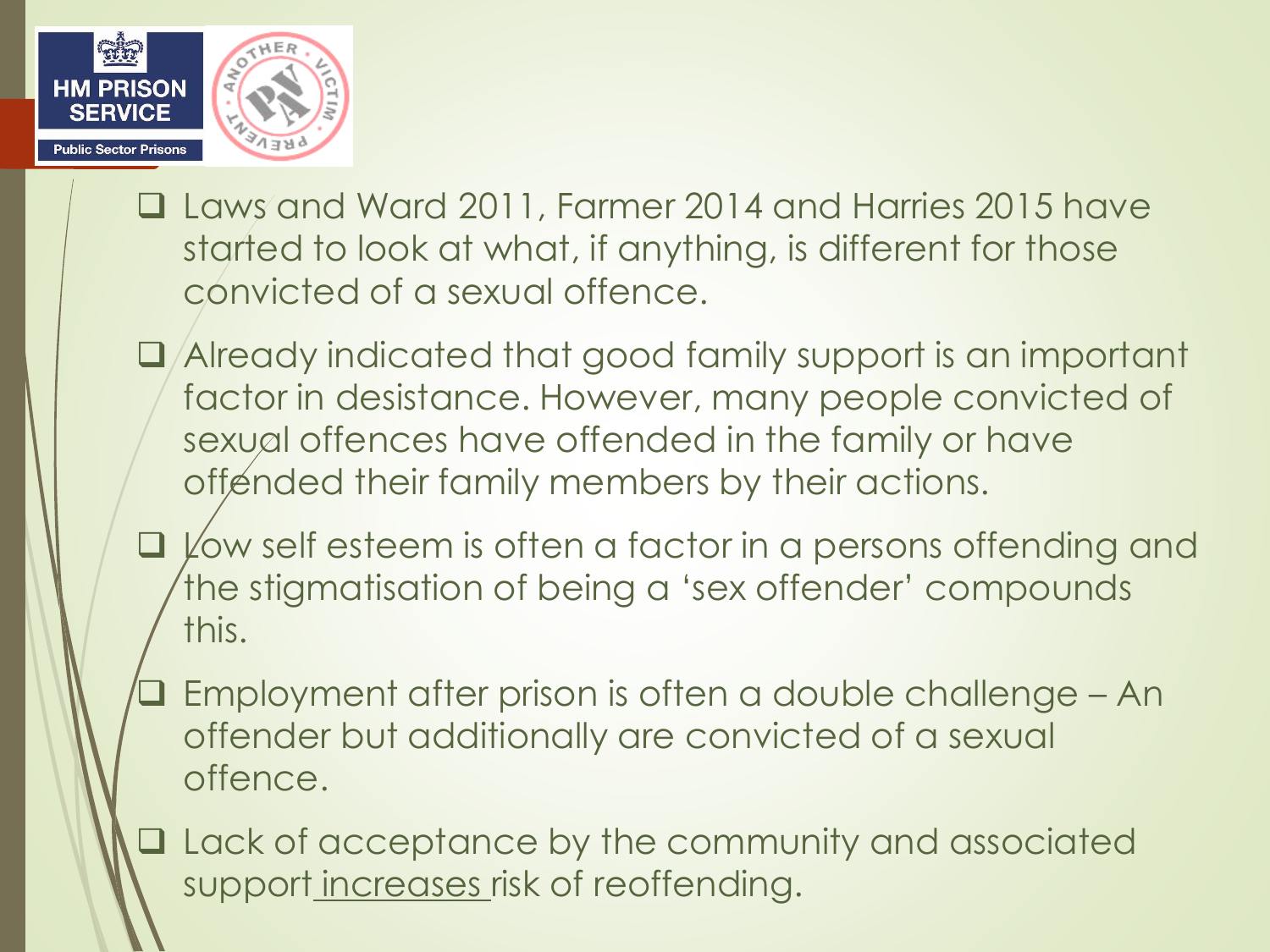

#### What services are provided upon release?

**Q** Beginning to see the development of COSA – 'substitute' community support and accountability

- Risk need responsively Develop treatment plans that reflect on individual needs risks and how they are likely to respond.
- **Q** Support to community groups to welcome those convicted of sexual offences but with appropriate public protection safeguards.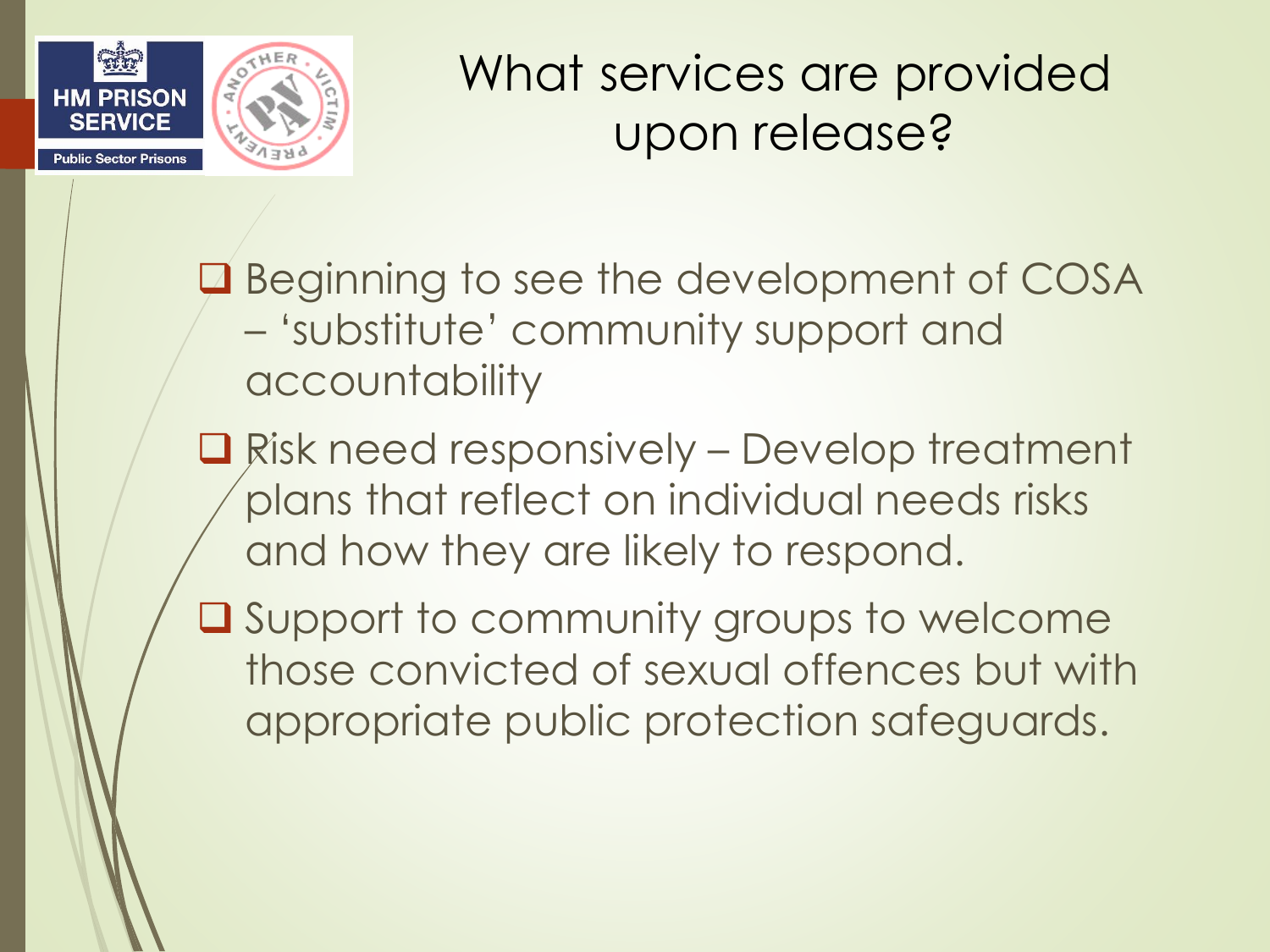

What are the concerns people have about their reintegration?

## **OPublic scrutiny DAccommodation QEmployment**